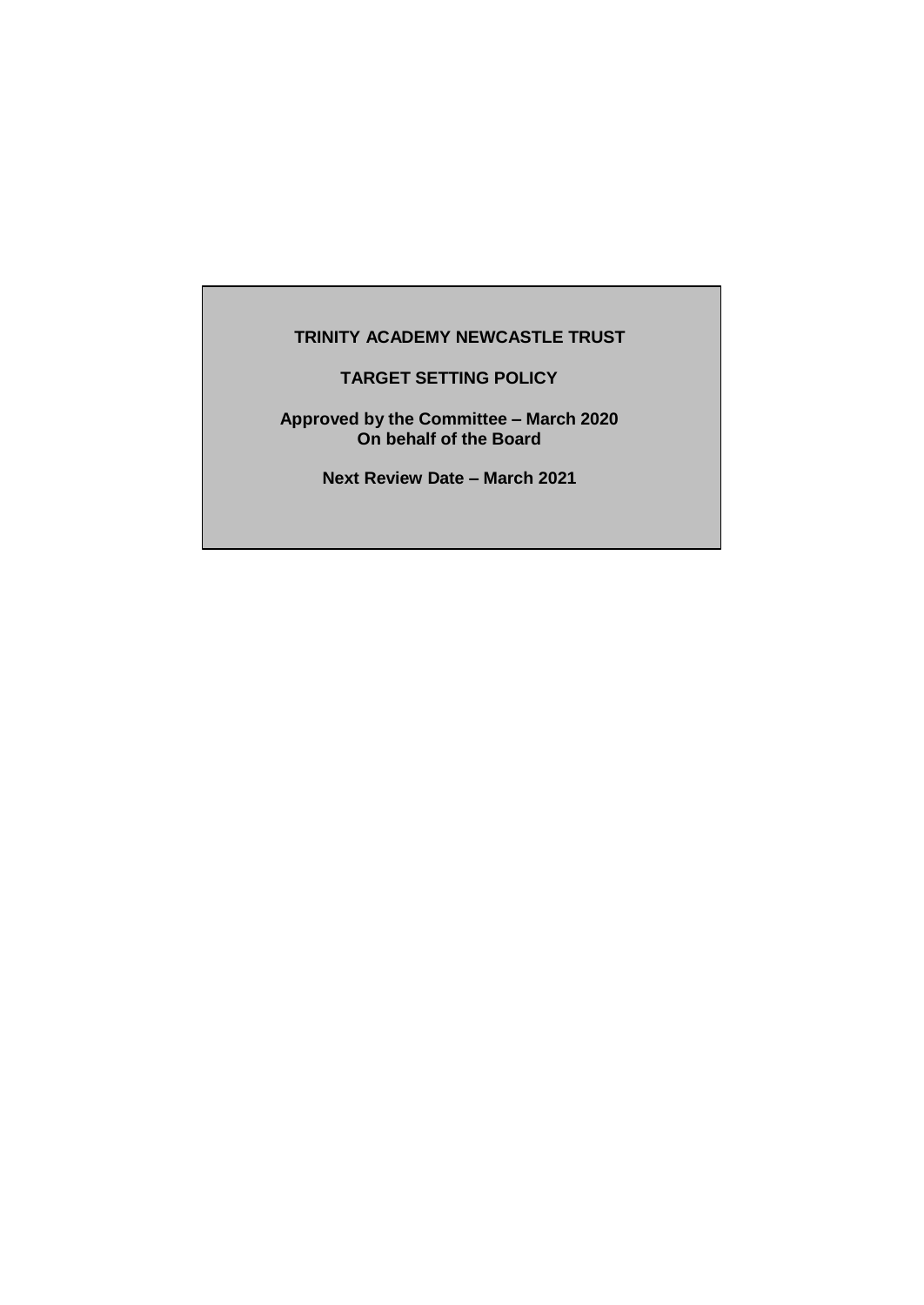## **Introduction**

An essential part of improving achievement is to agree targets for each learner that are challenging, achievable and aspirational. Most learners join Trinity Academy Newcastle Trust (The Trust) working below age related expectations. Targets are set to ensure learners make rapid progress to reach and exceed the standards expected for their age.

We are committed to giving all our learners every opportunity to achieve the highest of standards. Target-setting is the means by which we identify specific, measurable and challenging goals that help to improve the standards achieved by all our learners. Academic targets will be shared with learners, who will be helped to understand what they need to do to achieve them. Targets and progress being made towards them will be discussed regularly with learners and their parents.

### **Rationale for target-setting**

Target-setting is a significant tool for improving the learner's achievement. Attainment targets will be based on the prior attainment of each learner, national data and contextual information. The targets that we set are ambitious and take into account each learners starting point clear expectation that student are working to close the gap with age expectations.

It is important that learners are secure in concepts and can apply them in a sophisticated way before they move on. The Trust's target setting policy is founded on the belief that the security of knowledge is paramount before progressing to new content. Many learners have gaps in their knowledge when they join the Trust and it is vital that we address these and understand their readiness to progress to the next stage.

We involve the learners in the target-setting process and, wherever possible, negotiate and encourage them to set targets for themselves. Regular feedback from teachers makes learners aware of how they can improve their work and achieve their target.

We inform parents about our target-setting process and our targets for their child. Parents have regular opportunities to talk about their child's progress towards their targets.

#### **Aims**

Targets we set will:

- meet the individual needs of the learner;
- challenge all learners to achieve and exceed the standards expected for their age;
- take into account prior attainment;
- encourage learners to discuss and review their progress with teachers regularly;
- involve parents in their learners learning;
- lead to more focused teaching and learning;

# **Guidelines - Areas of responsibility**

### **Class Teachers will:**

- Plan and deliver a curriculum appropriate to the needs of each learner
- Report to parents regularly informing them of learner progression and areas for improvement. Parents will receive a full written report at the mid-point of the year and a summary report at the end of the year.
- Track pupil progress through ongoing formative assessments and data collection 4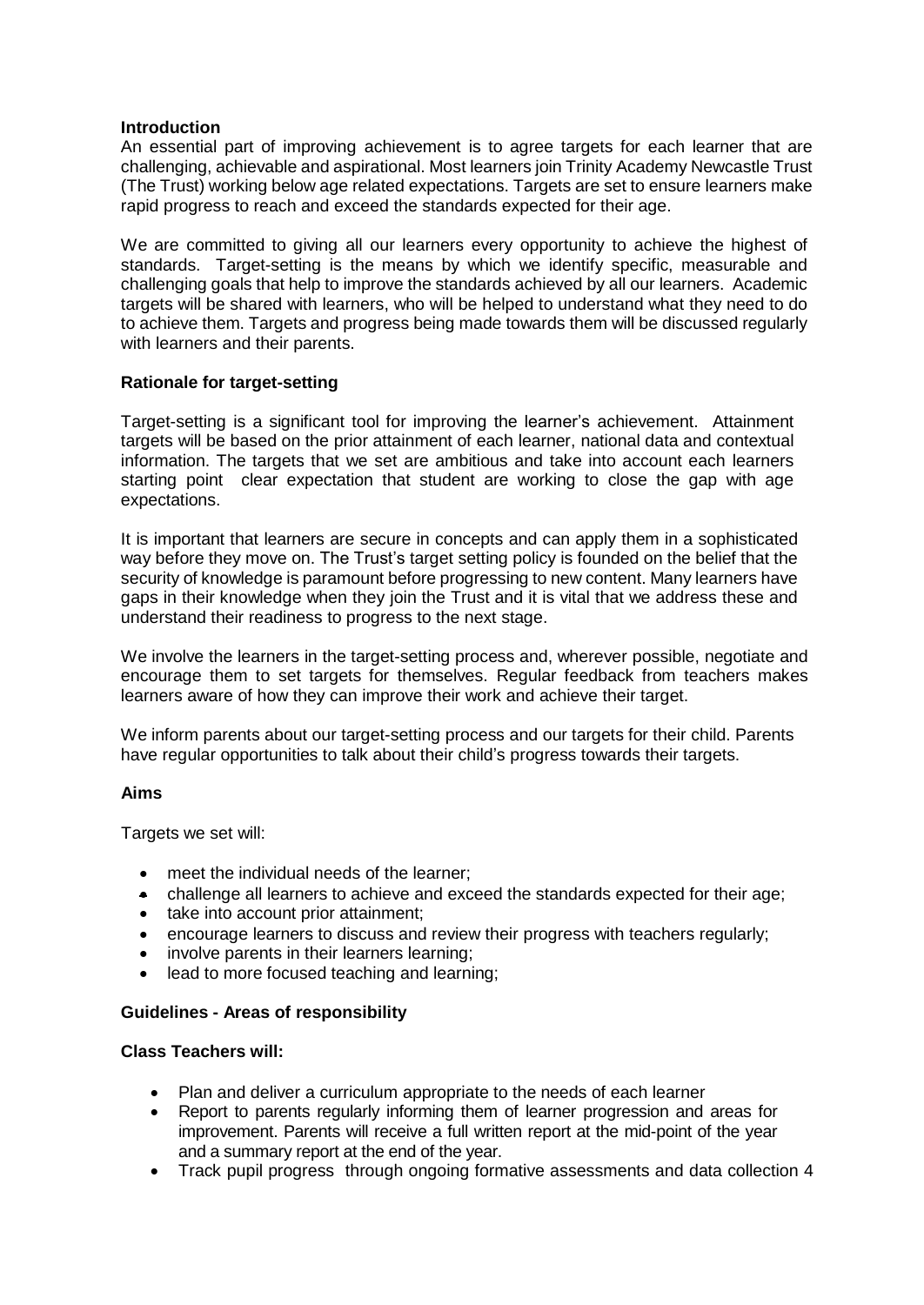times per year.

 Set short-term targets for learners in order to focus them on what they need to improve.

Implement an intervention plan if a student is falling below expectations of progress. Consult with parents, carers and other professionals as and when appropriate read and consider all relevant documentation relating to each learner.

# **The Leader for Teaching, Learning and Assessment will:**

- Ensure that assessment materials are readily available to each class teacher.
- Oversee moderation exercises to ensure accurate levelling
- Collate and analyse outcome data including analysing cohorts of learners and individuals.
- Ensure that the information is reported to appropriate individuals and organisations
- Provide guidance, advice, support and training for class teachers and subject leaders.
- Provide information and recommendations for the Leadership Team.

# **Deputy Heads will:**

- Ensure that records are kept by each class teacher, in order to show progress made by each learner.
- Monitor progress termly in conjunction with the Leader for Teaching, Learning and Assessment.
- In conjunction with LT, set challenging whole school targets for subjects/cohorts.
- Observe lessons to ensure the overall good quality of teaching, learning and assessment.

# **Parents and Carers will:**

- Consider their child's targets and discuss any amendments with the class teacher
- Attend Annual Review meetings and share pertinent information
- Support their child through homework

# **Assessment Process**

End of year targets are set at the start of each academic year. Teachers carry out assessments continuously and progress against targets are recorded at least 3 times a year. This assessment identifies strengths and weaknesses, and informs short term classroom targets so learners can stay focused on what they need to achieve. Teachers use the targets set for each learner to develop classroom activities that are designed to help learners meet their targets.

For all subjects, a RAG grading is given at the end of each term to predict whether a learner is on track to reach their target. If a Red grading is assigned, an intervention plan will be implemented for each learner in each subject.

When learners join the school, we make an assessment of their learning within the first half term. We take in account teacher assessment and information from previous schools, including national tests.

As part of the learners termly report we produce a statement about progress towards his or her targets.